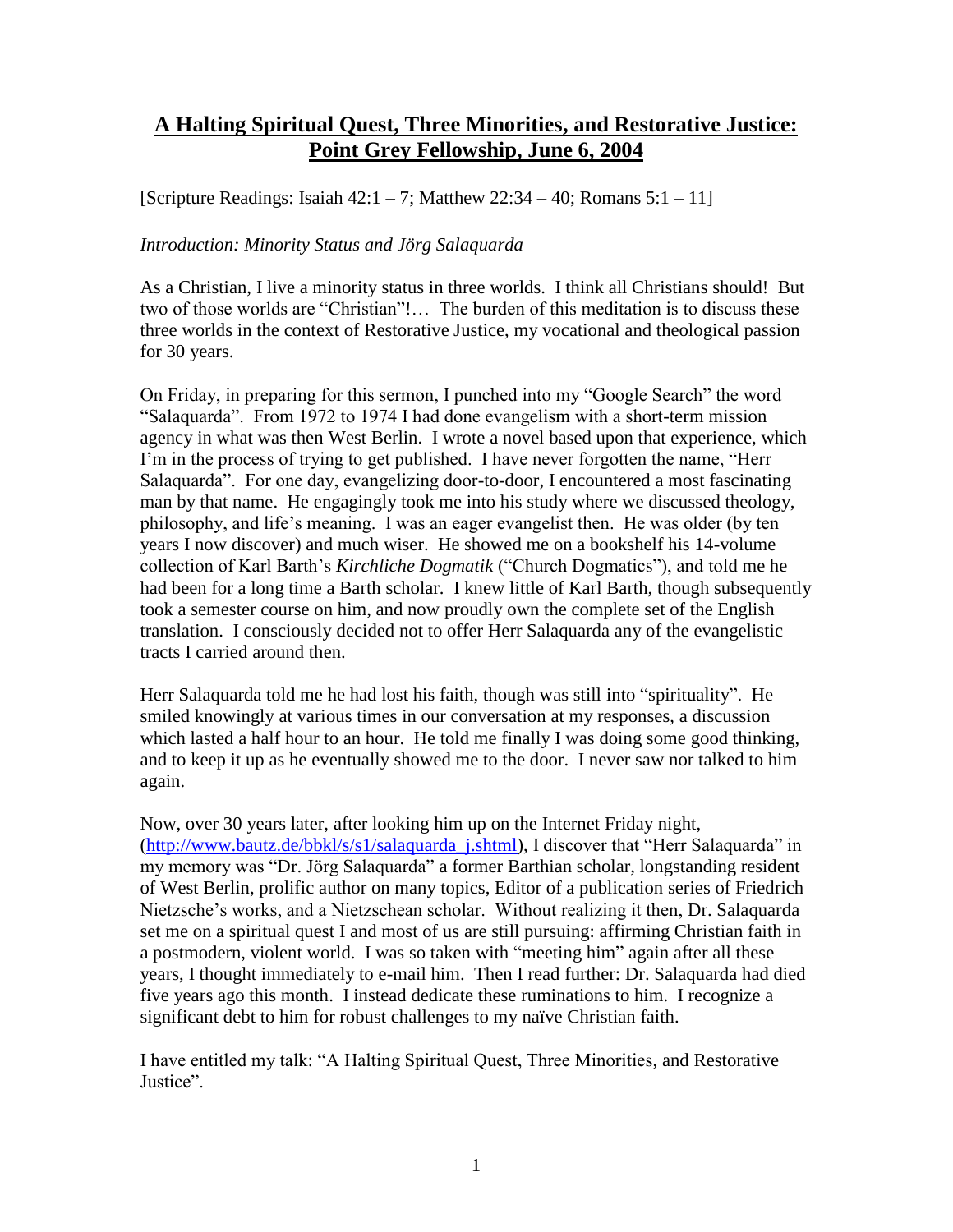### *The First Minority: Salvation in Jesus Christ*

The first minority in which I find myself is nonetheless numerically very significant! Christians of all persuasions represent about 33% of the world's population ([http://www.religioustolerance.org/worldrel.htm\)](http://www.religioustolerance.org/worldrel.htm), with some 34,000 separate groups worldwide (consequence largely of what Ron Dart dubs the "DNA of Protestant schism" – though the Orthodox and Roman Catholics had their problems too!) About 75% of adults in the US and Canada call themselves Christian. In America, about 35% would take on the self-designation, "Evangelical". This represents about 100 million people. In Canada about 19% claim to be "Evangelical" ([http://www.evangelicalfellowship.ca/pdf/CWwint04.pdf\)](http://www.evangelicalfellowship.ca/pdf/CWwint04.pdf), or close to 6 million people.

I find myself, on my best days, amongst those who believe in and in some ways practise or act on:

- $\triangleright$  Forgiveness of sins through Jesus Christ
- $\triangleright$  That Jesus is the Son of God/God Incarnate
- $\triangleright$  That God is not an old superstition
- $\triangleright$  That the Bible is God's Word to be taken seriously
- $\triangleright$  A commitment to follow or imitate Jesus
- $\triangleright$  Regular participation in church

I am, by these research standards, part of that significant minority dubbed "Evangelical". I am guessing so are many of you – on your best days!

Over against a surrounding culture of practical atheism, that has displaced God for all intents in our day-to-day living by pervasive technology and solipsistic lifestyle (a commitment to life that always loops back on the self), we Christians claim there to be a true transcendence in the cosmos, one to be found at two poles: *God and Neighbour*. The first pole, God revealed in Christ, situates me in my first minority.

Gil Bailie says it well, with reference to the Gospel reading today:

"The Jesus of Matthew's Gospel did not say that the greatest commandment was to *believe* in God and love humanity. He did not say that we should be nice to one another because that's the way God would like us to behave. He said the first and most essential thing is to *love God* with a paramount love. It is the most hackneyed notion in the world, but once or twice in a lifetime its dulling familiarity vanishes, and one feels for a moment the unfathomable significance and centrality of Jesus' suggestion for breaking the grip of sin and death: to *love* God (Bailie, Gil *(1995). Violence Unveiled: Humanity at the Crossroads* New York: Crossroad.p. 272)."

At its best, belonging to this significant minority known variously as "Evangelical", "Orthodox", "Traditional", "Catholic", or simply "Christian", is constantly living towards a vision of life and the cosmos that transcends every limiting category known to humanity, that fills one with intense longing (C.S. Lewis used the German word *Sehnsucht*; Augustine called it a "God-shaped vacuum"), that makes us profoundly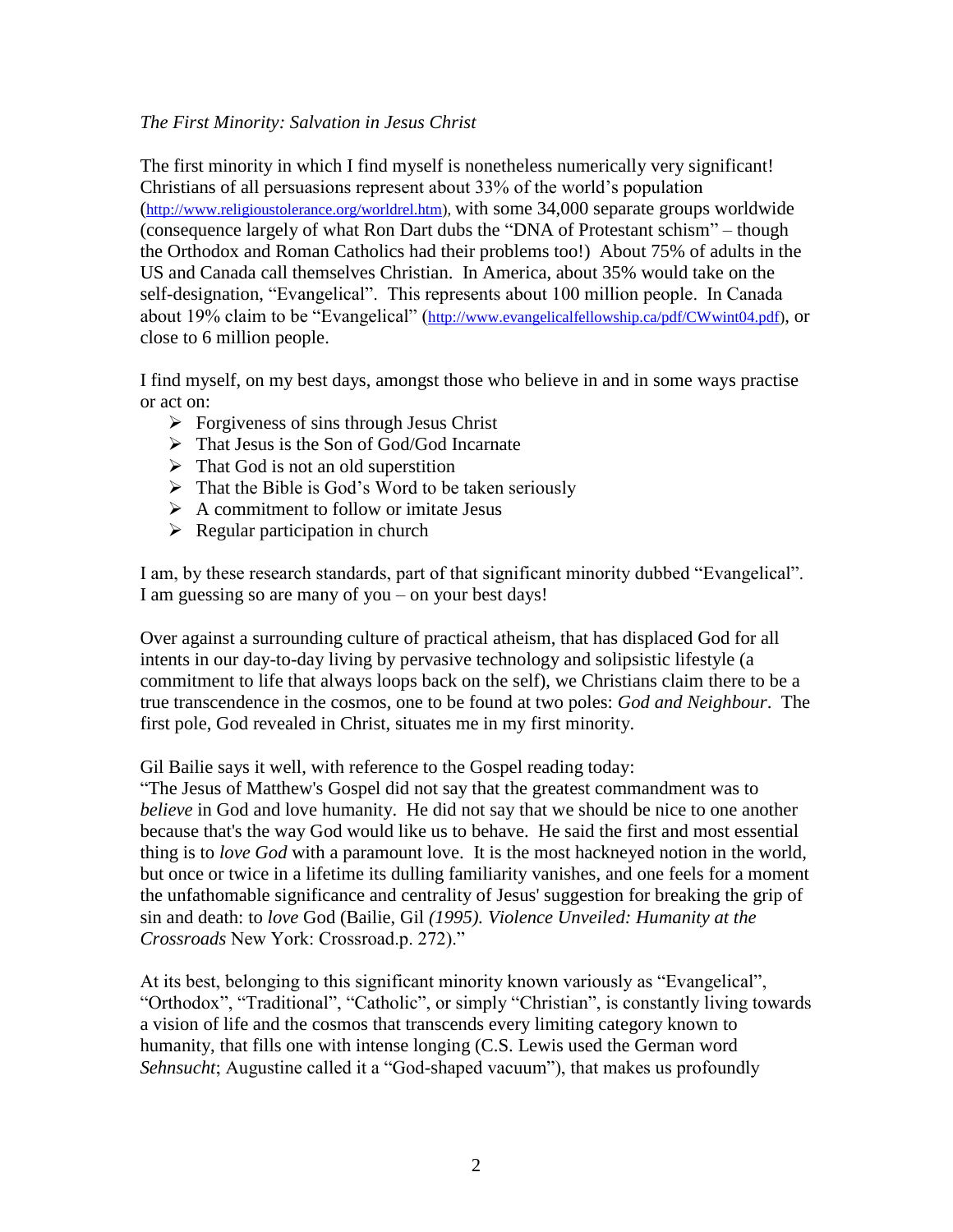resonate with the Negro spiritual, "This world is not my home, I'm just a-passing through."

a) John Wesley

This is the minority world of John Wesley's heart "strangely warmed": "In the evening," Wesley writes, "I went very unwillingly to a society in Aldersgate Street, where one was reading Luther's preface to the Epistle to the Romans. About a quarter before nine, while he was describing the change which God works in the heart through faith in Christ, I felt my heart strangely warmed. I felt I did trust in Christ… ("I Felt My Heart Strangely Warmed", *Christian Classics Ethereal Library*, no date, [http://www.ccel.org/w/wesley/journal/htm/vi.ii.xvi.htm\)](http://www.ccel.org/w/wesley/journal/htm/vi.ii.xvi.htm)."

b) Augustine

This is Augustine's amazing chance encounter while passing by kids at play: "While he was wrestling intensely in his heart with his desires, he heard the voice of a child nearby singing lyrics which sounded like 'Take it, read it! Take it, read it!' … Augustine sensed in these words a personal invitation from God.

"After going into his house, Augustine picked up the Scriptures and began to read what we now know as Romans 13:13-14: '.... But put on the Lord Jesus Christ, and make no provision for the desires of the flesh.'

"Augustine says that from that moment forward his direction was set, conversion took hold (Zilonka, C.P., Father Paul, no date, [http://www.cptryon.org/compassion/spr96/read.html\)](http://www.cptryon.org/compassion/spr96/read.html)."

c) Blaise Pascal

This is Blaise Pascal's vision, of whom Albert Einstein said he possessed the most brilliant mathematical mind of the previous 1000 years:

"When he was 31 years old, less than eight years before his death, Pascal had an overwhelming experience of the presence of God. He wrote of it in part: "In the year of grace, 1654, on Monday, 23rd of November… From about half past ten in the evening until about half past twelve, FIRE!

"God of Abraham, God of Isaac, God of Jacob, (Ex 3:6; Mt 22:32) not of the philosophers and scholars.

"Certitude. Certitude. Feeling. Joy. Peace.

"God of Jesus Christ.

" 'Thy God and my God.' (Jn 20:17)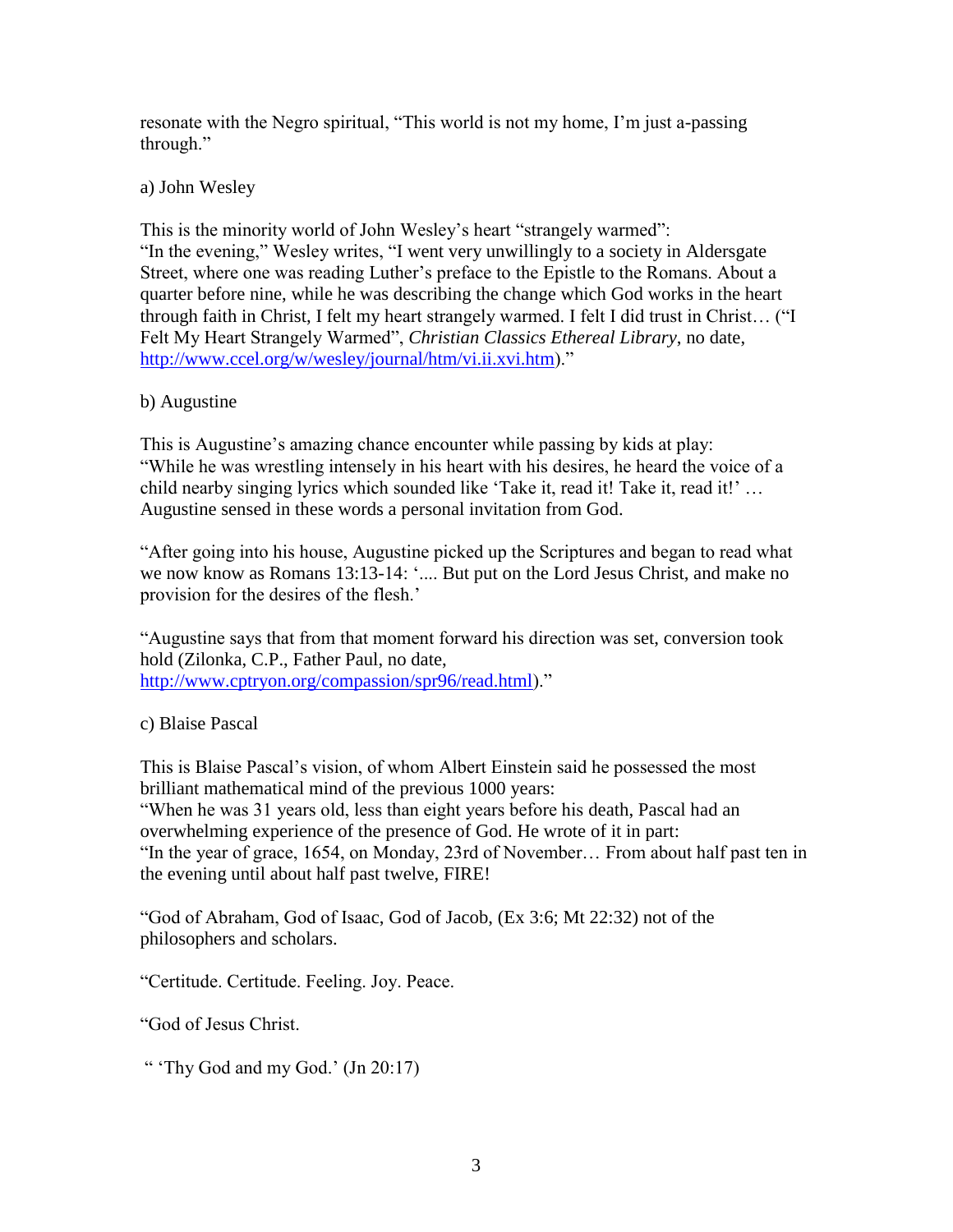"Forgetfulness of the world and of everything, except God.

… "Joy, joy, joy, tears of joy (Kiefer, James E., no date, "Blaise Pascal, Scientist, Religious Writer: 21 August, 1662", *Biographical Sketches of Memorable Christians of the Past*, <http://justus.anglican.org/resources/bio/233.html>)." …

My heart also warms to this response to God in Christ, thereby placing me firmly in this first minority.

# *The Second Minority: "Just Peacemaking"*

In January, 1975, during my first year of studies at Regent College, I took a course from Clark Pinnock called "The Politics of Jesus". (Later that year I also took his course on Karl Barth – to whom I shall yet return.) Little did I know it would change forever my understanding and commitment to Christian ethics. Our main text for the course was something that felt alien to the Gospel I had earlier committed to, and in consequence of, had been on a two-year evangelistic mission in West Berlin. Its title too was *The Politics of Jesus.* I came out the other end of that experience committed to two entirely new understandings about the Gospel: that the Judeo-Christian story was centrally a *political, not a religious, story.* Further, the way of the cross, and therefore the way of doing politics, of living in this world, was quintessentially *nonviolent.* The Gospel's impact socially and politically was consequently subversion of all state violence, of dominant Empire ways recurrent throughout human history, not least today of the American Empire in its "Manifest Destiny" global expansionism and endless war against terror.

My dual conversion experience keeps company, not in this case with Wesley, Augustine, and Pascal, but with many others, including James McClendon and Stanley Hauerwas, both noted American theologians who trace the origins of their lifelong pacifism to reading that same book by John Howard Yoder.

Stanley Hauerwas, considered by *Time* magazine as "America's best theologian", writes: "… I am convinced that when Christians look back on this century of theology in America *The Politics Of Jesus* will be seen as a new beginning…" He continues: "Yet Yoder also challenges those evangelicals who describe salvation in terms of personal fulfillment. 'The cross of Calvary was… the political, legally to be expected result of a moral clash with the powers ruling his society.'…

"[Yoder] is trying to force us to recognize that in spite of what appears to be orthodox christological affirmations, *we are embedded in social practices that deny that Jesus's life, death and resurrection make any difference* (Stanley Hauerwas, "When The Politics of Jesus Makes a Difference", *The Christian Century*, October 13, l993, pp. 982-987, italics added)."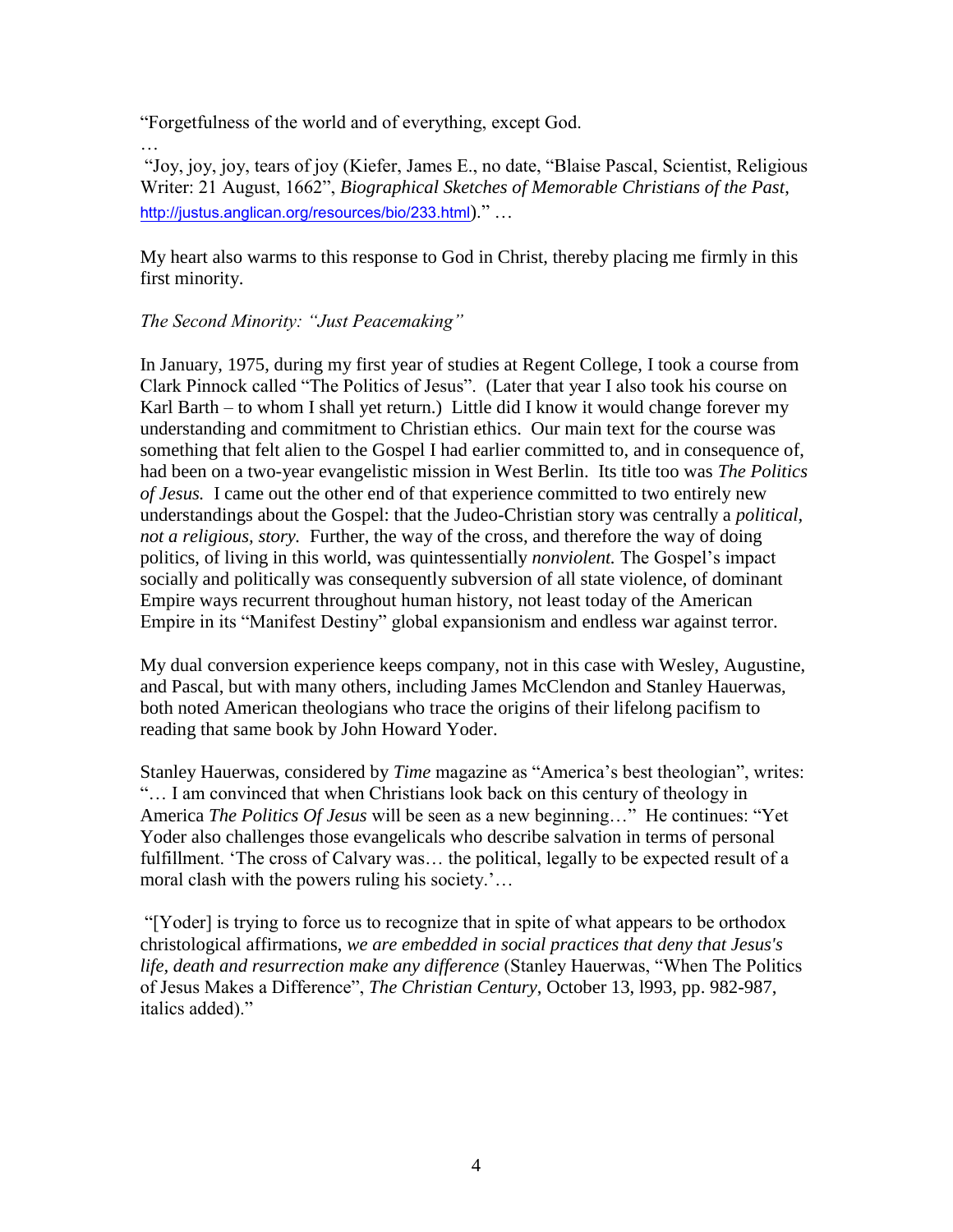Ever since reading Yoder<sup>1</sup>, I became committed to nonviolence.

This is overwhelmingly a minority position in the long history of the church and world! Mahatma Gandhi rightly observed: "The only people on earth who do not see Christ and His teachings as nonviolent are Christians."

In the summer of 1976, a recent Regent College graduate, I was looking for work in the UBC Job Placement files. I read there for the first time about the Mennonite Central Committee, and a new initiative in Kitchener, Ontario, called "Victim Offender Reconciliation Program" – or "VORP" for short – and for ill! What an awful acronym! In February, 1977, I became a Mennonite Central Committee Voluntary Service worker, and second Director of that program. Thus began my journey with "Restorative Justice".

a) First Restorative Justice Case

Three years earlier, two youths who had been drinking and had been "talked to" by the police already, took out their frustrations on the small community of Elmira, Ontario, by vandalizing to twenty-two different vehicles and homes. A novel "restorative justice" response was ordered by the judge, at the urgings of two peacemaking Mennonites. "The Elmira Case" led to the establishment of the first ever "VORP". It also became the proverbial "shot that echoed around the world". Over 200 mediation programs in North America alone trace their origins to the program that came into existence as a joint venture between Ontario Correctional Services and the Mennonite Central Committee. Several hundred similar programs now exist in Europe and elsewhere. There is now an international "Restorative Justice" movement impacting the globe with a peacemaking, as opposed to a warmaking, vision of criminal justice. This weekend that first case is being celebrated in Kitchener at a national conference of the largest mediation association in Canada, "Conflict Resolution Network Canada".

The agency for which I work, M2/W2 – *Restorative Christian Ministries*, reflects that vision. First established in 1966, it offers friendship and reintegration resources to men and women in prison throughout B.C. Herb Reesor is a current volunteer. We also do crime prevention through a "Parent to Parent" program (so far only in Chilliwack) where volunteers work with parents of children at risk in the zero to five years. I have more information at the back with me. Though all our work except at Surrey Pre-Trial Services Centre for Women is east of Abbotsford now!

# b) Retributive Justice

Almost a millennium ago, in the late 11th century, European history underwent a significant upheaval some call "The Papal Revolution". During this time, the Church moved to consolidate its power over all souls and kings of Europe; the great universities

 $\overline{a}$  $<sup>1</sup>$  I must add a brief footnote – not in the sermon. Yoder, sadly, until his death, was under a cloud due to</sup> sexual abuse against various women. To his credit, he responsively submitted to the discipline of the church in line with his biblical understanding.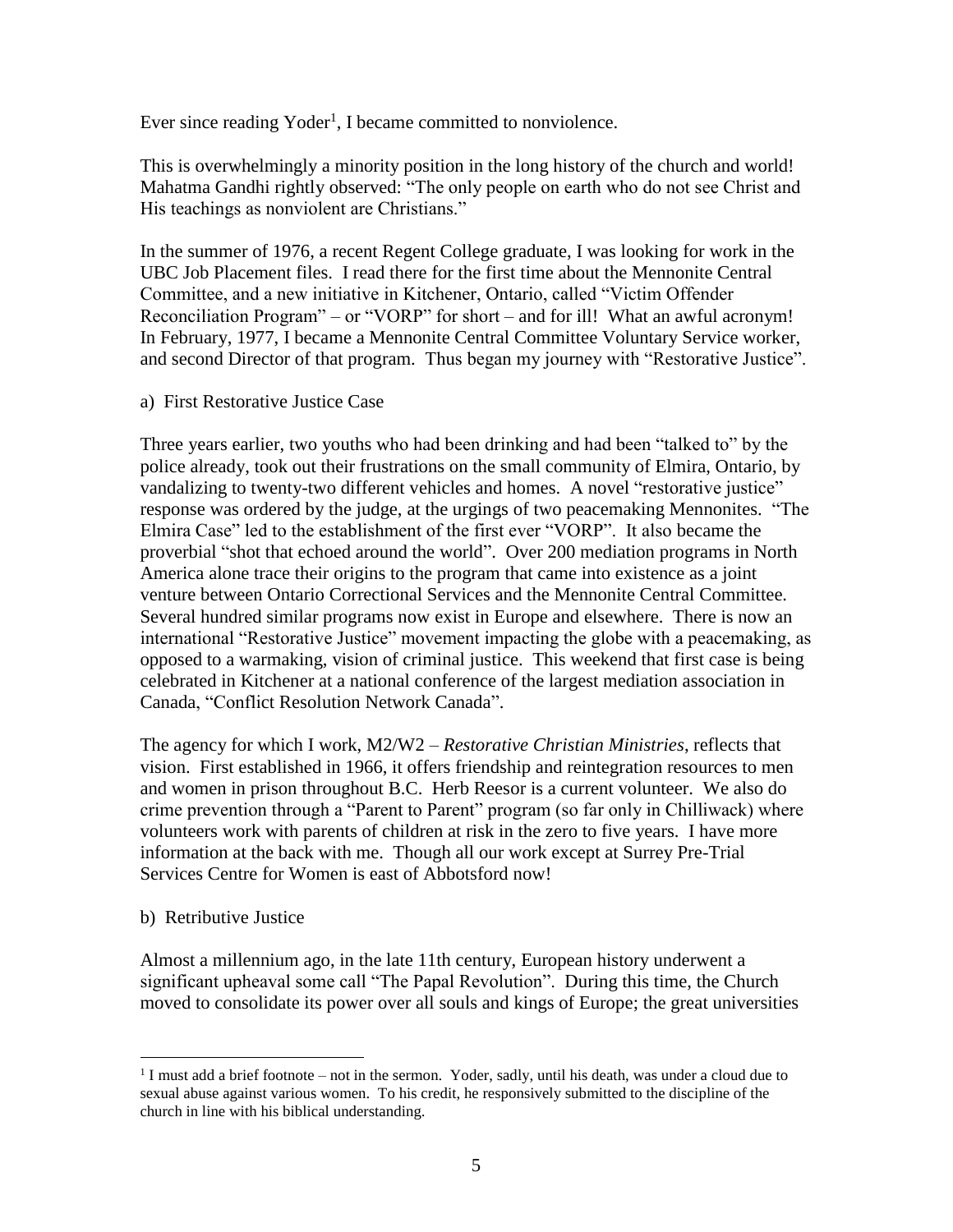began to emerge; and the Western legal tradition started to take shape, as new law codes were formulated for study and promulgation throughout the Western world.

In a fateful interplay between Church and Society, secular states began to follow the lead of how the Church dealt with its religious heretics. These "social heretics" began to emerge under new state law codes as "criminals" whose victims were no longer the actual victims, but "Rex" or "Regina", or later "We the People" under the United States Constitution.

So the evolution of the criminal justice system in the West was away from *community and victim centred justice* towards *state and offender centred justice*. The former had been a dominant approach in the ancient Hebrew culture, in Roman society when applied to its own citizens, and in many pre-colonial African, North American and worldwide indigenous cultures. In the Reconstruction of Japan following the Second World War, the Japanese became the first industrialized country nationally to embrace this more restoratively oriented way of justice.

A shift away from this approach for common law Western jurisdictions began with the Norman Conquest of Britain in 1066. The state began, as a criminologist said provocatively, to *steal the criminal conflict from the community*. It is still a shock for some victims to discover that they are not even named on the court docket, having a millennium ago been displaced by *Rex* or *Regina.* One victim of rape describes a fantasy of phoning the Queen in Buckingham Palace on each anniversary of the assault to ask her how she is doing!

The purpose of the law shifted dramatically as well. Earlier, the emphasis had been upon making the victim whole again, what in the ancient Hebrew culture was called "restoring *shalom*". With the rise of the king's power, the purpose became to uphold the authority of the state.

There was dominant Western religious undergirding of this approach which led to a marriage of law and religion that placed, on the one hand, primary emphasis upon the offender's violation of the law while dropping any concern for rehabilitation of the victim. On the other hand, it drew on Roman slave law and ancient Greek forms of justice as a model for meting out the worst of punishments imaginable upon the offender. This form of response to crime is known as "retributive justice", and has dominated Western jurisprudence for a millennium.

#### c) Restorative Justice Theological Moorings

Perhaps the most troubling question Restorative Justice poses is: *"Why harm people who harm people to teach people that harming people is wrong?"* The Restorative Justice vision moves away from a warmaking, "stigmatizing shaming", scapegoating response to crime, to a "reintegrative shaming", peacemaking way of nonviolence in a bid to break definitively with the endless cycles of violence and counter-violence, terror and counterterror, in our society and world.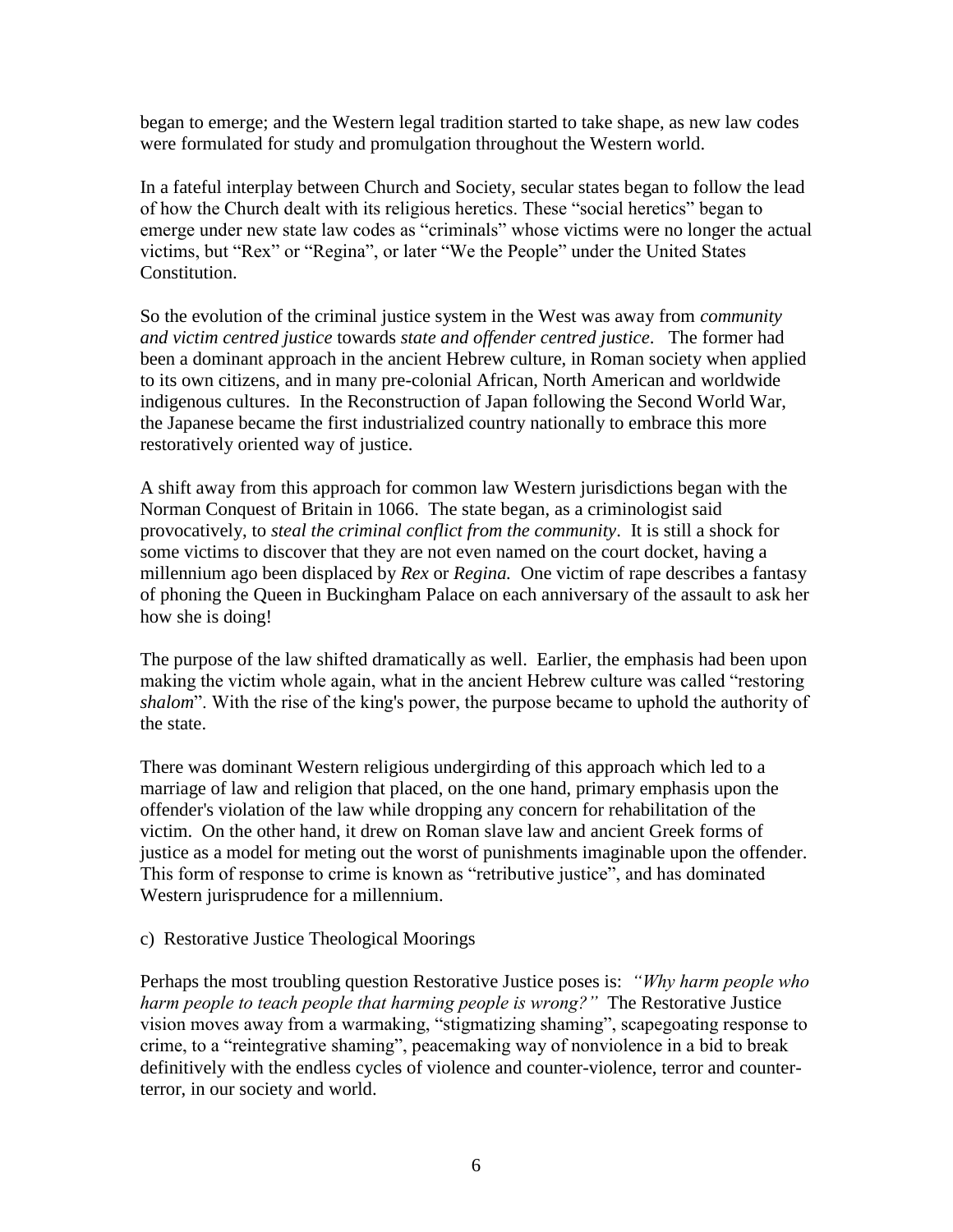The best single theological resource for this new movement is Chris Marshall's *Beyond Retribution*, in which he presents "*A New Testament Vision for Justice, Crime, and Punishment*" that represents rereading the Judeo-Christian founding texts to provide a basis, not for continued scapegoating violence in the Western secular state, but for a profound redirection of traditional interpretation of those texts away from violence, "beyond retribution", towards *shalom,* reconciliation and forgiveness. This reading reflects what one scholar dubs "the *inner dynamic* of the biblical texts and traditions (James Williams, "King as Servant, Sacrifice as Service: Gospel Transformations", in Willard M. Swartley, ed., *Violence Renounced: René Girard, Biblical Studies, and Peacemaking*, Telford: Pandora Press U.S. 2000, pp. 195)."

Over against the long history of the church, over against wide Evangelical opinion today, this biblical political understanding of the centrality of the neighbour/enemy to salvation and spirituality is in a minority position: the second I inhabit.

### *The Third Minority: The Way of Jesus: "With The Grain of the Universe"*

I once received a phone call from a person writing up his personal memoirs. He was asking permission to include a letter to the editor I had written about capital punishment published in the *Vancouver Sun*. He was shocked in the conversation to hear I was a committed Christian; still more upset to learn I attempted to be faithful to a serious reading of Scripture. I don't think my letter ever found its way into his memoirs, notwithstanding permission granted…

The third minority sphere I inhabit is, over against fellow Christians (and others!) who embrace social justice and nonviolence, I centre that commitment in Jesus Christ as known through the books of the Old and New Testaments, the Bible.

James McClendon writes in the second volume of his Anabaptist Systematic Theology: "We have the concept of Christian Scripture in its two volumes or Testaments. This does not mean, as the bare word "scripture" might suggest, only something written, a book or text. We have rather a text, a Book, that centers on that person in whom final authority rests, and by doing this acquires a delegated or proximate authority. This text is the chosen, written witness to Jesus Christ and to God in Christ…. [T]he Bible is for us the word of God written; it is that text in which the One who lays claim to our lives by the act of his life makes that claim afresh in acts of speech; it is for us God speaking; it is the word of God. Such a claim made by a book upon a people is radical and unsettling—an authority subversive of all sorts of competing, other, human authorities (McClendon, Jr., James Wm. (1994). *Systematic Theology: Doctrine*, Nashville: Abingdon Press, p. 464)."

McClendon goes on to outline three classic ways of diluting, or neutralizing the biblical text:

"Not surprisingly, then, Christian history itself is replete with schemes that – though not consciously so intended – serve to limit or control this radically unsettling Book. Three such schemes [are]—(a) use of historical-critical exegesis in a way that keeps Scripture at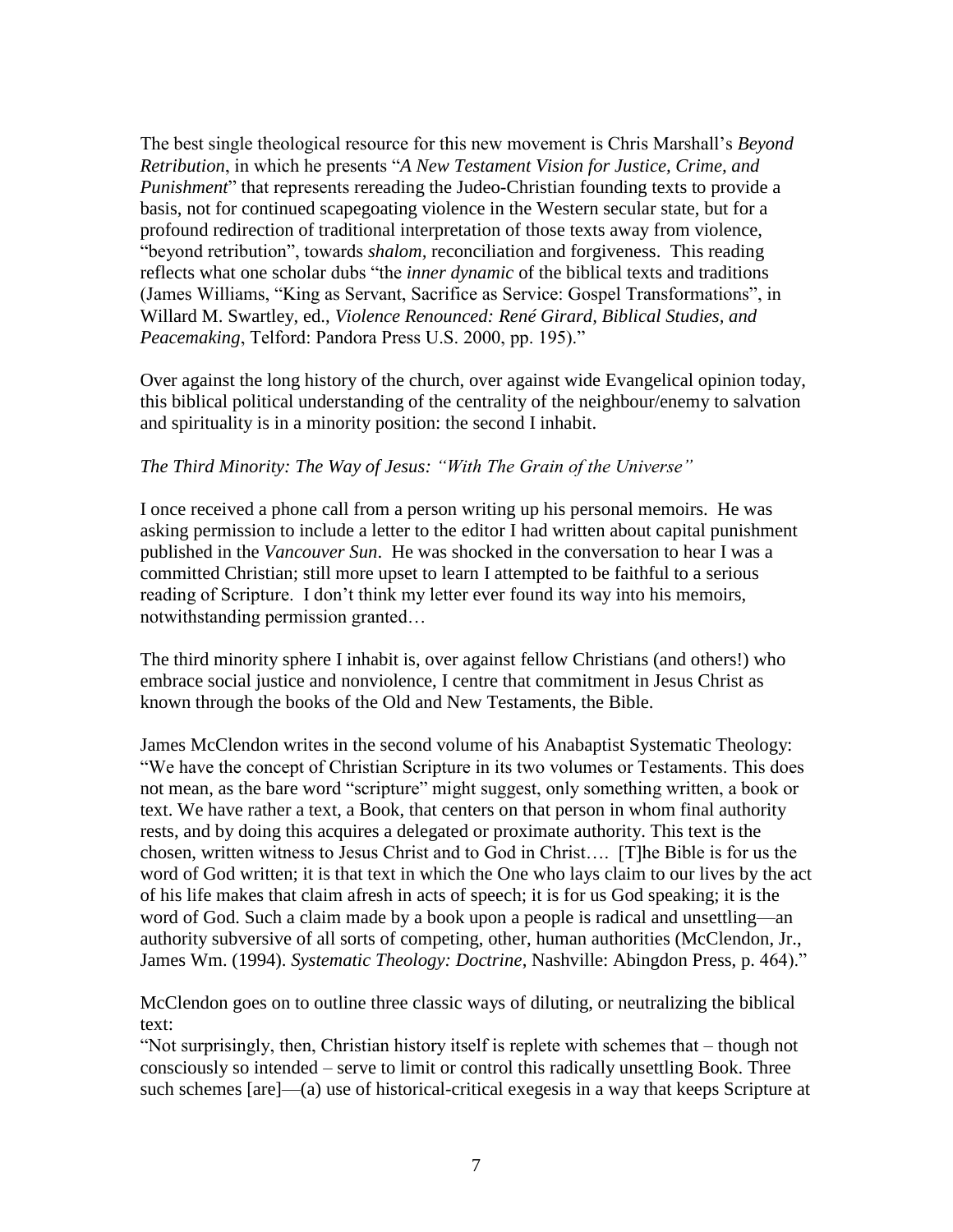a 'suitably' remote distance, (b) use of tradition so as to monopolize the interpretation of Scripture, and (c) use of inerrancy theories so as to confine the thrust of Scripture –  $\dots$ (McClendon, ibid, 1996, p. 464)."

Stanley Hauerwas in 2001 was invited to deliver the Gifford Lectures at the University of St. Andrews, Scotland. It is a highly prestigious lecture series. The title of the talks and book was *With the Grain of the Universe: The Church's Witness and Natural Theology*. It comes from a line in Mennonite theologian John Howard Yoder's writings, "… people who bear crosses are working *with the grain of the universe* (quoted in Hauerwas, Stanley (2001). *With the Grain of the Universe: The Church's Witness and Natural Theology*, Grand Rapids, Brazos Press, p. 17, italics added)."

Hauerwas' "hero of this book (Peter Ochs, ibid, back cover)," is Karl Barth, whom my teacher Clark Pinnock in the Karl Barth course I took constantly referred to as a "theological Mount Everest". In sheer volume of writings, he dwarfed all contemporary 20<sup>th</sup> century theologians, having produced as mentioned an unfinished monumental theology in fourteen volumes with over 9,000 pages, entitled *Church Dogmatics*, besides other publications. And the quality matches the quantity. Many call him the greatest theologian since Thomas Aquinas.

Hauerwas writes that "Barth shows us the way theology must be done if the subject of theology, that is, the God of Jesus Christ, is to be more than just another piece of the metaphysical furniture in the universe (ibid, 2001, pp. 145 & 146)." His rediscovery of God in the Scriptures early in his career as a pastor led to a definitive break with the Liberalism of his time which made humans "the measure of all that is", something Hauerwas dubs one "of the most cherished conceits of modernity (ibid, 2001, p. 145)." For Hauerwas, "The conceptual and moral implications of the claim that God is God and that we are not would occupy the rest of Barth's life and work (ibid, 2001, p. 152)." Hand in hand with this is "Barth's extraordinary claim that Christ is the truth by which all other truth is to be judged… (ibid, 2001, p. 163)." Barth spent a lifetime living and writing about the implications of what he described as a shattering "discovery of the 'strange new world within the Bible' (ibid, 2001, p. 150)." This is not unlike the "strangely warmed" heart of John Wesley, or Augustine's discovery of how to fill his God-shaped vacuum, or the fire of Blaise Pascal's vision.

Says Hauerwas, "Barth had a single concern: to use every resource at his disposal to show that our existence and the existence of the universe are unintelligible if the God found in Jesus Christ is not God (ibid, 2001, pp. 190 & 191)." Thus, "For Barth, to be a Christian, to anticipate here and now the future universal praise of God, *is to be a member of a limited and prophetic minority* (ibid, 2001, pp. 197 & 198, italics added)."

In Hauerwas' last lecture entitled, "The Necessity of Witness", two persons are presented as examples of those who lived or live out and point to a reality first and foremost to be embraced by the "politics called church (ibid, 2001, p. 239).", namely that "*the cross and not the sword reveals to us the very grain of the universe* (ibid, 2001, p. 230, italics added)."